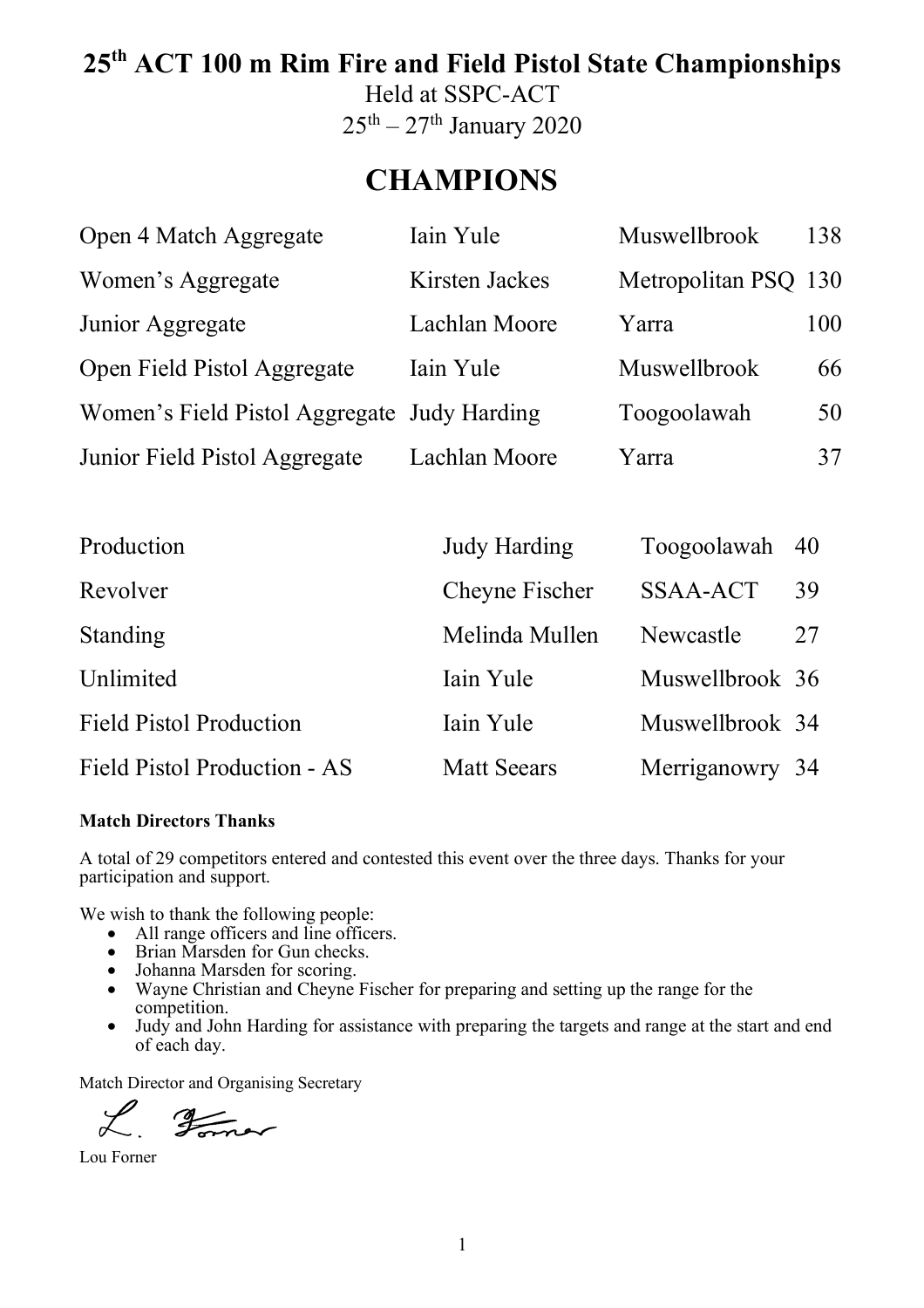### **100m Open Aggregate**

| Aggregate | <b>Top Surname</b> | Name         | Club             | Prod        | Rev            | <b>Stand</b>   | Unlim |
|-----------|--------------------|--------------|------------------|-------------|----------------|----------------|-------|
| 138       | Yule               | lain         | Muswellbrook     | 40          | 37             | 25             | 36    |
| 137       | Seears             | Matt         | Merriganowry     | 39          | 38             | 26             | 34    |
| 130       | Fischer            | Cheyne       | <b>SSPC ACT</b>  | 40          | 39             | 18             | 33    |
| 130       | Jackes             | Kirsten      | Metropolitan PSQ | 39          | 37             | 19             | 35    |
| 130       | Arden              | <b>Mick</b>  | Euroa            | 38          | 36             | 23             | 33    |
| 122       | Harding            | Judy         | Toogoolawah      | 40          | 36             | 24             | 22    |
| 120       | <b>Brown</b>       | Richard      | Kurrajong        | 40          | 36             | 17             | 27    |
| 118       | Harding            | John         | Metropolitan PSQ | 37          | 28             | 23             | 30    |
| 109       | Mullen             | Melinda      | Newcastle        | 30          | 23             | 27             | 29    |
| 108       | Ledger             | Drew         | Metropolitan PSQ | 35          | 31             | 12             | 30    |
| 105       | Christian          | Wayne        | <b>SSPC ACT</b>  | 35          | 29             | 17             | 24    |
| 102       | Dawson             | Greg         | Armidale         | 34          | 29             | 14             | 25    |
| 101       | <b>Broch</b>       | Lucy         | Merriganowry     | 33          | 32             | 15             | 21    |
| 100       | Moore              | Lachlan      | Yarra            | 35          | 27             | 21             | 17    |
| 99        | Moore              | James        | Yarra            | 28          | 26             | 22             | 23    |
| 76        | Archibald          | Carmel       | Armidale         | 27          | 18             | 10             | 21    |
| 50        | Mullen             | Joshua       | Newcastle        | 15          | 15             | 8              | 12    |
| 47        | Vallance           | Dean         | Bowral           | 19          | 8              | $\mathbf 0$    | 20    |
| 44        | Slater             | Mark         | Merriganowry     | 19          | 14             | 11             | 0     |
| 42        | Slater             | Gary         | Merriganowry     | 26          | $\overline{7}$ | 9              | 0     |
| 40        | Carter             | Peter        | <b>Bowral</b>    | 15          | 17             | 8              | 0     |
| 34        | Violi              | Sam          | Endeavour        | 9           | 11             | 11             | 3     |
| 32        | Molluso            | Vince        | Endeavour        | 15          | 1              | 10             | 6     |
| 24        | Dunbar             | <b>Bruce</b> | Merriganowry     | $\pmb{0}$   | $\mathbf 0$    | 24             | 0     |
| 20        | Murray             | <b>Kirk</b>  | Merriganowry     | $\mathbf 0$ | $\mathbf 0$    | 20             | 0     |
| 14        | <b>Bannister</b>   | Jacki        | <b>Bowral</b>    | 7           | 0              | $\overline{7}$ | 0     |

### **100m Womens Aggregate**

| Aggregate Top | <b>Surname</b>   | <b>Name</b> | Club             | Prod | Rev | Stand | Unlim |
|---------------|------------------|-------------|------------------|------|-----|-------|-------|
| 130           | Jackes           | Kirsten     | Metropolitan PSQ | 39   | 37  | 19    | 35    |
| 122           | Harding          | Judy        | Toogoolawah      | 40   | 36  | 24    | 22    |
| 109           | Mullen           | Melinda     | Newcastle        | 30   | 23  | 27    | 29    |
| 101           | <b>Broch</b>     | Lucy        | Merriganowry     | 33   | 32  | 15    | 21    |
| 76            | Archibald        | Carmel      | Armidale         | 27   | 18  | 10    | 21    |
| 14            | <b>Bannister</b> | Jacki       | <b>Bowral</b>    |      | 0   |       | 0     |

### **100m Juniors Aggregate**

|     | <b>Aggregate Top Surname Name</b> |         | <b>Club</b> | Prod  | Rev Stand Unlim |       |
|-----|-----------------------------------|---------|-------------|-------|-----------------|-------|
| 100 | 0 Moore <b>b</b>                  | Lachlan | Yarra       | 35 27 |                 | 21 17 |
| 50  | 0 Mullen                          | Joshua  | Newcastle   |       | 15 15 8 12      |       |

BK Mansclen

Brian Marsden JP AFIEA. MEAA Judge "B" MS 2747

Johanna Marsden Silhouette Scorer 28/01/2020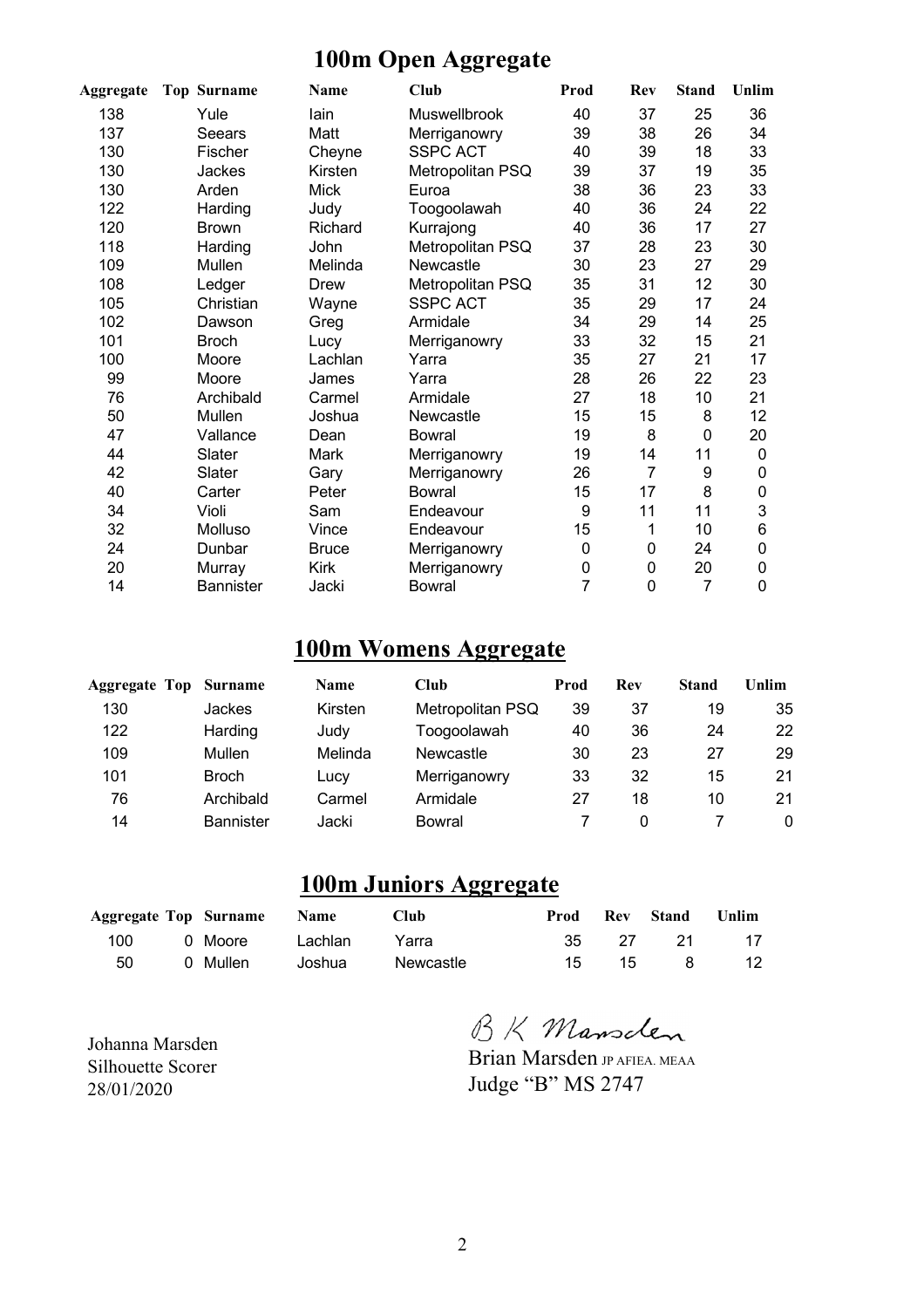### **Field Pistol Aggregate**

| Aggregate | Surname       | Name         | Club             | Production | <b>Any Sight</b> |
|-----------|---------------|--------------|------------------|------------|------------------|
| 66        | Yule          | lain         | Muswellbrook     | 34         | 32               |
| 66        | Seears        | Matt         | Merriganowry     | 32         | 34               |
| 59        | Arden         | Mick         | Euroa            | 30         | 29               |
| 51        | Harding       | John         | Metropolitan PSQ | 23         | 28               |
| 50        | Harding       | Judy         | Toogoolawah      | 26         | 24               |
| 49        | Mullen        | Melinda      | Newcastle        | 24         | 25               |
| 46        | <b>Jackes</b> | Kirsten      | Metropolitan PSQ | 18         | 28               |
| 45        | Fischer       | Cheyne       | <b>SSPC ACT</b>  | 24         | 21               |
| 44        | Marsden       | <b>Brian</b> | Newcastle        | 23         | 21               |
| 44        | Moore         | James        | Yarra            | 19         | 25               |
| 41        | Dawson        | Greg         | Armidale         | 19         | 22               |
| 37        | Moore         | Lachlan      | Yarra            | 18         | 19               |
| 37        | Slater        | Gary         | Merriganowry     | 15         | 22               |
| 33        | Archibald     | Carmel       | Armidale         | 15         | 18               |
| 33        | Ledger        | Drew         | Metropolitan PSQ | 16         | 17               |
| 30        | <b>Rigby</b>  | Keith        | Merriganowry     | 0          | 30               |
| 29        | <b>Brown</b>  | Richard      | Kurrajong        | 16         | 13               |
| 24        | Slater        | Mark         | Merriganowry     | 4          | 20               |
| 13        | Mullen        | Joshua       | Newcastle        | 3          | 10               |
| 9         | Vallance      | Dean         | Bowral           | 5          | 4                |

### **Ladies' Field Pistol Aggregate**

| Aggregate | <b>Surname</b> | <b>Name</b> | Club             | <b>Production</b> | Any Sight |
|-----------|----------------|-------------|------------------|-------------------|-----------|
| 50        | Harding        | Judv        | Toogoolawah      | 26                | 24        |
| 49        | Mullen         | Melinda     | Newcastle        | 24                | 25        |
| 46        | Jackes         | Kirsten     | Metropolitan PSQ | 18                | 28        |
| 33        | Archibald      | Carmel      | Armidale         | 15                | 18        |

### **Junior's Field Pistol Aggregate**

| Aggregate | Surname | Club<br><b>Name</b> |           | <b>Production</b> Any Sight |    |
|-----------|---------|---------------------|-----------|-----------------------------|----|
| -37       | Moore   | Lachlan             | Yarra     | 18                          | 19 |
| 13        | Mullen  | Joshua              | Newcastle | 3                           | 10 |

Johanna Marsden Silhouette Scorer 28/01/2020

BK Mansclen

Brian Marsden JP AFIEA. MEAA Judge "B" MS 2747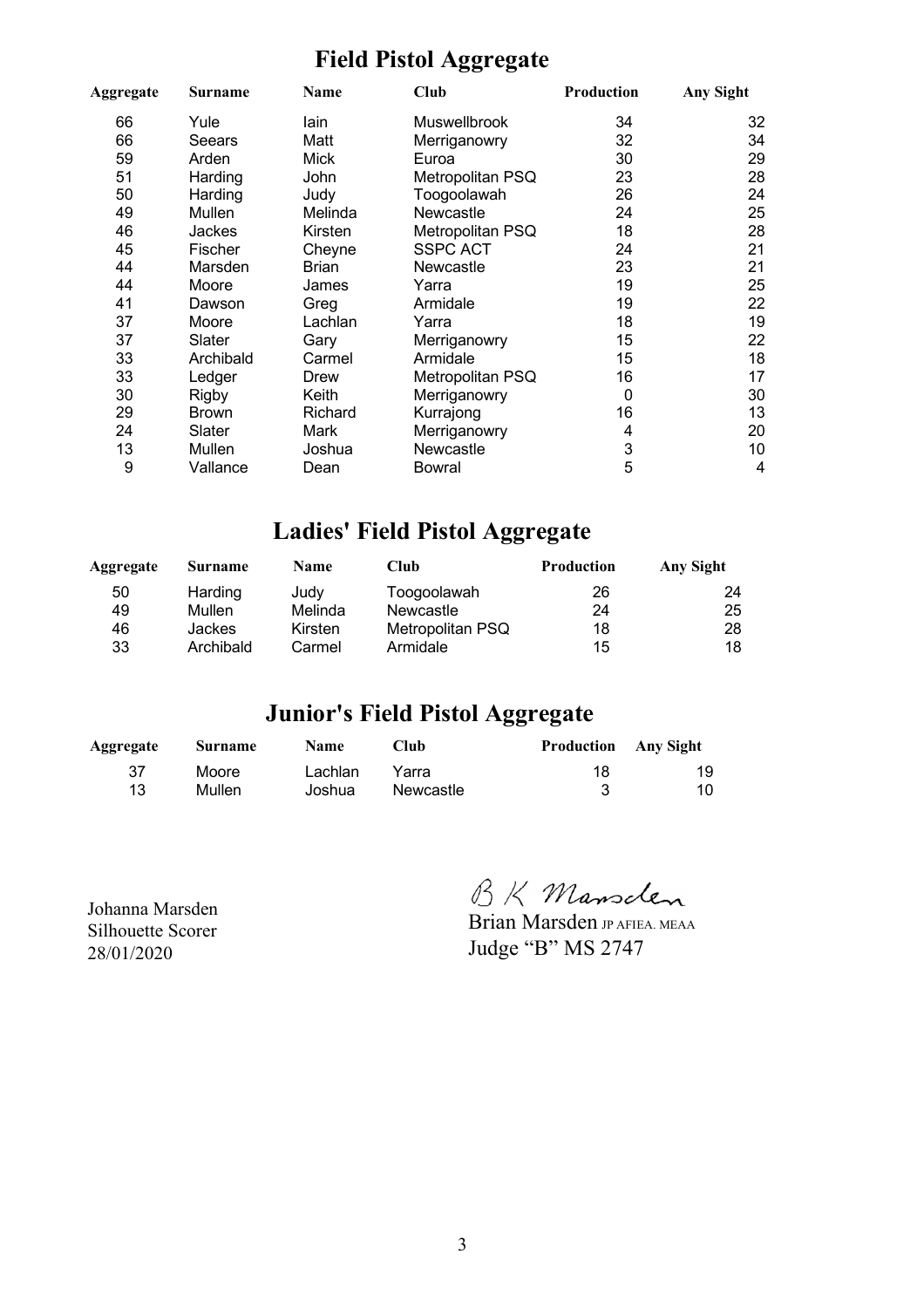### **100m Production Off Gun**

| Name        | <b>Surname</b>   | <b>Club</b>          | Grade Grade | <b>Total</b>   | Top                     |                |                | Chic Pig Turk Ram |                         |
|-------------|------------------|----------------------|-------------|----------------|-------------------------|----------------|----------------|-------------------|-------------------------|
| Judy        | Harding          | Toogoolawah          | <b>INT</b>  | 40             | $\mathbf{1}$            | 10             | 10             | 10                | 10                      |
| Richard     | <b>Brown</b>     | Kurrajong            | <b>INT</b>  | 40             | $\overline{2}$          | 10             | 10             | 10                | 10                      |
| lain        | Yule             | Muswellbrook         | <b>INT</b>  | 40             | 3                       | 10             | 10             | 10                | 10                      |
| Cheyne      | Fischer          | <b>SSPC ACT</b>      | <b>INT</b>  | 40             | $\overline{\mathbf{4}}$ | 10             | 10             | 10                | 10                      |
| Kirsten     | Jackes           | Metropolitan PSQ     | <b>INT</b>  | 39             |                         | 10             | 10             | 9                 | 10                      |
| Matt        | Seears           | Merriganowry         | <b>INT</b>  | 39             |                         | 10             | 10             | 10                | 9                       |
| <b>Mick</b> | Arden            | Euroa                | <b>INT</b>  | 38             |                         | 10             | 10             | 9                 | 9                       |
| John        | Harding          | Metropolitan PSQ     | <b>INT</b>  | 37             |                         | 9              | 9              | 9                 | 10                      |
| <b>Drew</b> | Ledger           | Metropolitan PSQ AAA |             | 35             |                         | 9              | 10             | 8                 | 8                       |
| Lachlan     | Moore            | Yarra                | <b>AAA</b>  | 35             |                         | 10             | 9              | 8                 | 8                       |
| Wayne       | Christian        | <b>SSPC ACT</b>      | <b>INT</b>  | 35             |                         | 10             | 10             | $\overline{7}$    | 8                       |
| Greg        | Dawson           | Armidale             | <b>AAA</b>  | 34             |                         | 9              | 9              | 8                 | 8                       |
| Lucy        | <b>Broch</b>     | Merriganowry         | <b>AAA</b>  | 33             |                         | 8              | 10             | 9                 | 6                       |
| Melinda     | Mullen           | Newcastle            | <b>AAA</b>  | 30             |                         | 9              | 10             | 8                 | 3                       |
| James       | Moore            | Yarra                | <b>AAA</b>  | 28             |                         | 10             | 8              | $\overline{4}$    | 6                       |
| Carmel      | Archibald        | Armidale             | AA          | 27             |                         | 8              | 8              | $\overline{4}$    | $\overline{7}$          |
| Gary        | Slater           | Merriganowry         | AA          | 26             |                         | 9              | 9              | 5                 | 3                       |
| Dean        | Vallance         | <b>Bowral</b>        | B           | 19             |                         | $\overline{7}$ | $\overline{7}$ | 3                 | $\overline{2}$          |
| Mark        | Slater           | Merriganowry         | B           | 19             |                         | 7              | 8              | $\overline{2}$    | $\overline{2}$          |
| Peter       | Carter           | <b>Bowral</b>        | B           | 15             |                         | 5              | 4              | $\overline{2}$    | 4                       |
| Joshua      | Mullen           | Newcastle            | B           | 15             |                         | 5              | $\overline{4}$ | $\overline{2}$    | $\overline{\mathbf{4}}$ |
| Vince       | Molluso          | Endeavour            | A           | 15             |                         | 5              | 5              | 1                 | 4                       |
| Sam         | Violi            | Endeavour            | AA          | 9              |                         | 3              | 3              | $\overline{2}$    | 1                       |
| Jacki       | <b>Bannister</b> | <b>Bowral</b>        | В           | $\overline{7}$ |                         | $\overline{2}$ | 3              | 1                 | 1                       |

### **100m Revolver Off Gun**

| <b>Name</b> | Surname      | Club                 |            | Grade Grade | <b>Total</b> | Top |    |    | Chic Pig Turk Ram |    |
|-------------|--------------|----------------------|------------|-------------|--------------|-----|----|----|-------------------|----|
| Cheyne      | Fischer      | <b>SSPC ACT</b>      | <b>INT</b> |             | 39           |     | 10 | 10 | 9                 | 10 |
| Matt        | Seears       | Merriganowry         | INT        |             | 38           |     | 10 | 9  | 9                 | 10 |
| lain        | Yule         | <b>Muswellbrook</b>  | <b>INT</b> |             | 37           |     | 10 | 10 | 8                 | 9  |
| Kirsten     | Jackes       | Metropolitan PSQ     | INT        |             | 37           |     | 10 | 10 | 9                 | 8  |
| Judy        | Harding      | Toogoolawah          | <b>INT</b> |             | 36           |     | 9  | 10 | 8                 | 9  |
| Richard     | <b>Brown</b> | Kurrajong            | INT        |             | 36           |     | 10 | 10 | 8                 | 8  |
| <b>Mick</b> | Arden        | Euroa                | INT        |             | 36           |     | 10 | 10 | 9                 | 7  |
| Lucy        | <b>Broch</b> | Merriganowry         | AAA        |             | 32           |     | 10 | 5  | 7                 | 10 |
| Drew        | Ledger       | Metropolitan PSQ AAA |            |             | 31           |     | 9  | 9  | 6                 | 7  |
| Wayne       | Christian    | <b>SSPC ACT</b>      | INT        |             | 29           |     | 9  | 5  | 6                 | 9  |
| Greg        | Dawson       | Armidale             | AA.        |             | 29           |     | 10 | 6  | 7                 | 6  |
| John        | Harding      | Metropolitan PSQ     | <b>INT</b> |             | 28           |     | 10 | 9  | 4                 | 5  |
| Lachlan     | Moore        | Yarra                | AA         |             | 27           |     | 9  | 8  | 5                 | 5  |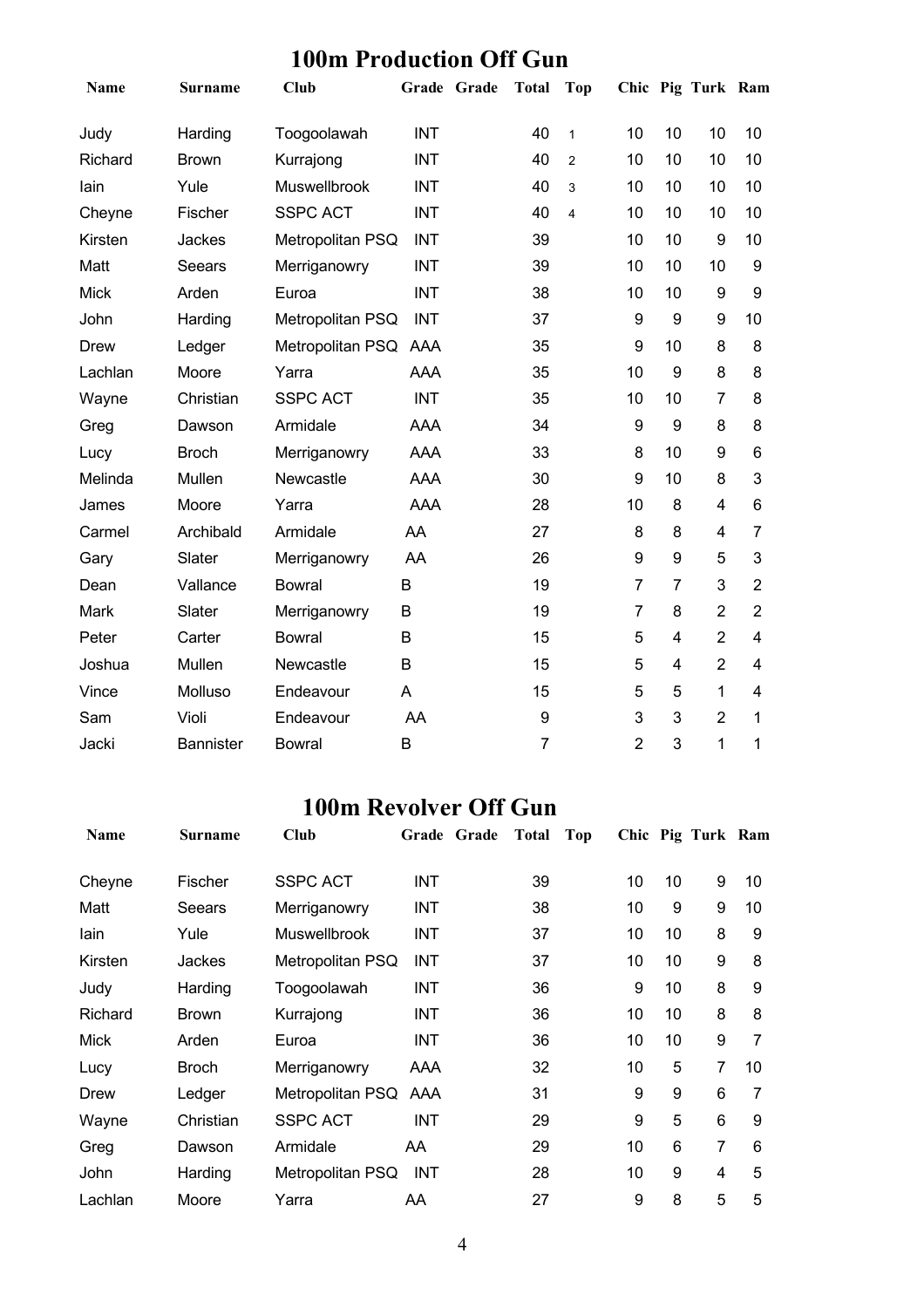| James   | Moore     | Yarra        | AA  | 26 | 9 | 9 | 4             | 4             |
|---------|-----------|--------------|-----|----|---|---|---------------|---------------|
| Melinda | Mullen    | Newcastle    | AAA | 23 | 8 | 7 | 3             | 5             |
| Carmel  | Archibald | Armidale     | AA  | 18 | 6 | 4 | 3             | 5             |
| Peter   | Carter    | Bowral       | в   | 17 | 5 | 4 | 6             | 2             |
| Joshua  | Mullen    | Newcastle    | в   | 15 | 4 | 2 | 2             |               |
| Mark    | Slater    | Merriganowry | в   | 14 | 1 | 8 | 3             | 2             |
| Sam     | Violi     | Endeavour    | AA  | 11 | 3 | 4 | $\mathcal{P}$ | $\mathcal{P}$ |
| Dean    | Vallance  | Bowral       | B   | 8  | 2 | 4 | $\mathbf{0}$  | 2             |
| Gary    | Slater    | Merriganowry | AA  | 7  | 1 | 2 | 2             | 2             |
| Vince   | Molluso   | Endeavour    | A   |    | 0 | 0 |               | 0             |

## **100m Standing Off Gun**

| Name         | <b>Surname</b>   | <b>Club</b>         |            | Grade Grade | <b>Total</b>   | <b>Top</b> |                |                | Chic Pig Turk Ram |                |
|--------------|------------------|---------------------|------------|-------------|----------------|------------|----------------|----------------|-------------------|----------------|
| Melinda      | Mullen           | Newcastle           | <b>INT</b> |             | 27             |            | 9              | 9              | 4                 | 5              |
| Matt         | Seears           | Merriganowry        | <b>INT</b> |             | 26             |            | 9              | $\overline{7}$ | 5                 | 5              |
| lain         | Yule             | Muswellbrook        | <b>INT</b> |             | 25             |            | 7              | 8              | 5                 | 5              |
| <b>Bruce</b> | Dunbar           | Merriganowry        | <b>INT</b> |             | 24             |            | 8              | 6              | 4                 | 6              |
| Judy         | Harding          | Toogoolawah         | <b>INT</b> |             | 24             |            | 8              | 6              | 5                 | 5              |
| John         | Harding          | Metropolitan PSQ    | <b>INT</b> |             | 23             |            | 8              | 5              | 5                 | 5              |
| <b>Mick</b>  | Arden            | Euroa               | AAA        |             | 23             |            | 8              | $\overline{7}$ | 5                 | 3              |
| James        | Moore            | Yarra               | AA         |             | 22             |            | 9              | 5              | 3                 | 5              |
| Lachlan      | Moore            | Yarra               | AAA        |             | 21             |            | 6              | 5              | 5                 | 5              |
| <b>Kirk</b>  | Murray           | Merriganowry        | <b>AAA</b> |             | 20             |            | 7              | 4              | 4                 | 5              |
| Kirsten      | Jackes           | Metropolitan PSQ    | AAA        |             | 19             |            | 8              | 4              | 4                 | 3              |
| Cheyne       | Fischer          | <b>SSPC ACT</b>     | AA         |             | 18             |            | 5              | 4              | 6                 | 3              |
| Richard      | <b>Brown</b>     | Kurrajong           | AA         |             | 17             |            | 4              | 6              | $\overline{2}$    | 5              |
| Wayne        | Christian        | <b>SSPC ACT</b>     | AAA        |             | 17             |            | 5              | 8              | $\mathbf{1}$      | 3              |
| Lucy         | <b>Broch</b>     | Merriganowry        | <b>AAA</b> |             | 15             |            | 4              | 4              | 4                 | 3              |
| Greg         | Dawson           | Armidale            | AAA        |             | 14             |            | 5              | 4              | 3                 | $\overline{2}$ |
| Drew         | Ledger           | Metropolitan PSQ AA |            |             | 12             |            | 6              | 3              | $\overline{2}$    | 1              |
| Sam          | Violi            | Endeavour           | AA         |             | 11             |            | 6              | 4              | $\overline{0}$    | 1              |
| <b>Mark</b>  | Slater           | Merriganowry        | B          |             | 11             |            | 5              | 4              | $\overline{2}$    | 0              |
| Vince        | Molluso          | Endeavour           | A          |             | 10             |            | 4              | 3              | $\mathbf{1}$      | $\overline{2}$ |
| Carmel       | Archibald        | Armidale            | AA         |             | 10             |            | $\overline{2}$ | 5              | $\overline{2}$    | 1              |
| Gary         | Slater           | Merriganowry        | AA         |             | 9              |            | 4              | $\overline{2}$ | $\overline{2}$    | 1              |
| Peter        | Carter           | <b>Bowral</b>       | Α          |             | 8              |            | 4              | 0              | 0                 | 4              |
| Joshua       | Mullen           | Newcastle           | B          |             | 8              |            | 3              | 3              | $\overline{0}$    | $\overline{2}$ |
| Jacki        | <b>Bannister</b> | <b>Bowral</b>       | B          |             | $\overline{7}$ |            | 1              | 3              | 1                 | $\overline{2}$ |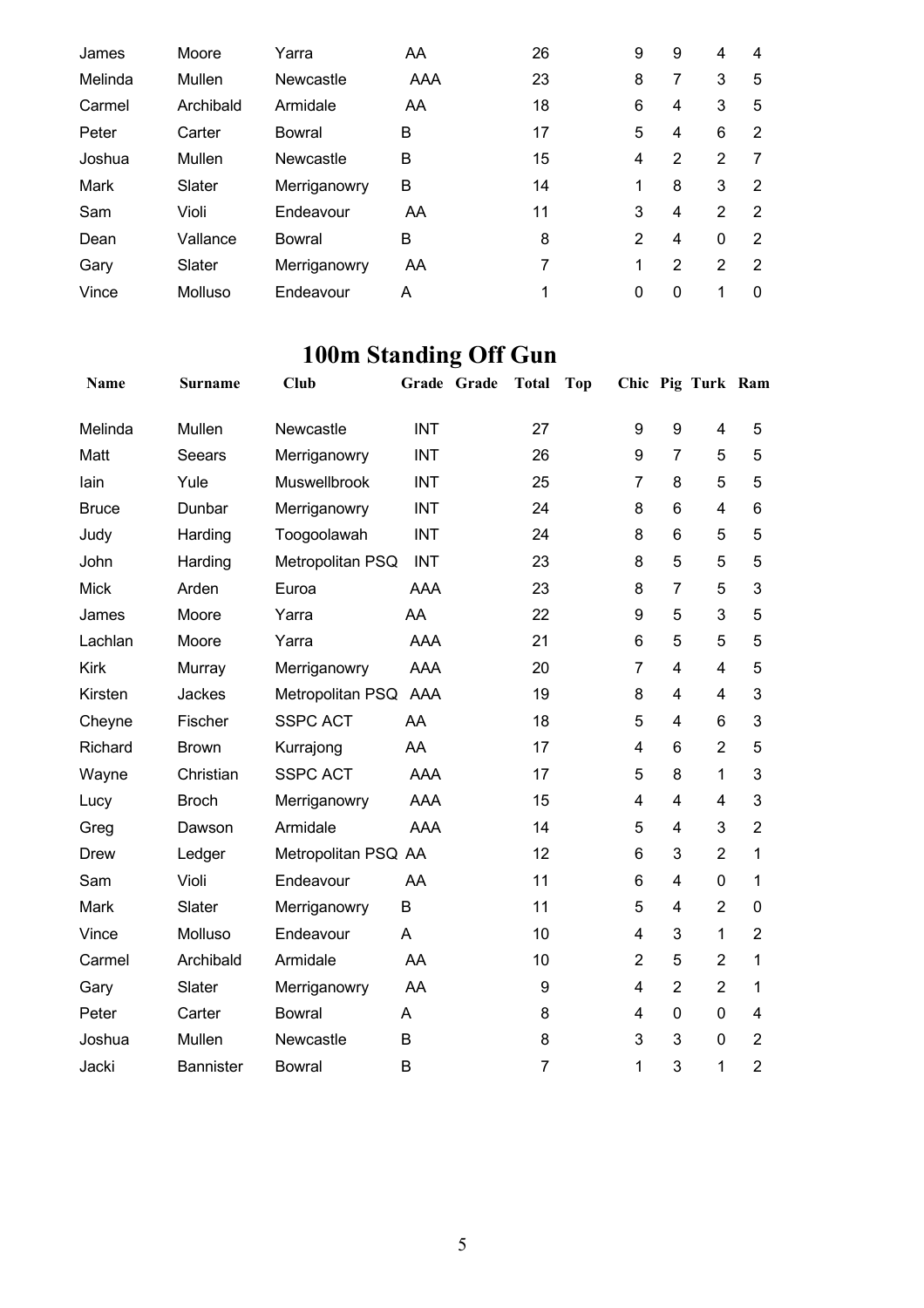### **100m Unlimited Half Scale Off Gun**

| <b>Name</b> | <b>Surname</b> | <b>Club</b>     | Grade      | <b>Grade TotalTop Gun Chick</b> |             |                | Pig Turk Ram   |                         |
|-------------|----------------|-----------------|------------|---------------------------------|-------------|----------------|----------------|-------------------------|
| lain        | Yule           | Muswellbrook    | <b>AAA</b> | 36                              | 10          | 10             | 7              | 9                       |
| Kirsten     | Jackes         | Metropolitan    | <b>INT</b> | 35                              | 10          | 10             | $\overline{7}$ | 8                       |
| Matt        | Seears         | Merriganowry    | <b>INT</b> | 34                              | 10          | 8              | 9              | $\overline{7}$          |
| <b>Mick</b> | Arden          | Euroa           | AAA        | 33                              | 10          | 9              | $\overline{7}$ | $\overline{7}$          |
| Cheyne      | Fischer        | <b>SSPC ACT</b> | AAA        | 33                              | 10          | 10             | 7              | 6                       |
| Drew        | Ledger         | Metropolitan    | AAA        | 30                              | 6           | 10             | 8              | 6                       |
| John        | Harding        | Metropolitan    | AAA        | 30                              | 10          | 7              | 7              | $6\phantom{1}6$         |
| Melinda     | Mullen         | Newcastle       | AA         | 29                              | 10          | 9              | 6              | $\overline{\mathbf{4}}$ |
| Richard     | <b>Brown</b>   | Kurrajong       | AAA        | 27                              | 9           | 9              | 3              | 6                       |
| Greg        | Dawson         | Armidale        | AA         | 25                              | 7           | 9              | 4              | 5                       |
| Wayne       | Christian      | <b>SSPC ACT</b> | A          | 24                              | 8           | $\overline{7}$ | 4              | 5                       |
| James       | Moore          | Yarra           | AA         | 23                              | 8           | 6              | 5              | $\overline{4}$          |
| Judy        | Harding        | Toogoolawah     | <b>AAA</b> | 22                              | 6           | 6              | 5              | 5                       |
| Carmel      | Archibald      | Armidale        | A          | 21                              | 6           | 6              | 5              | $\overline{\mathbf{4}}$ |
| Lucy        | <b>Broch</b>   | Merriganowry    | AA         | 21                              | 8           | 8              | $\overline{2}$ | 3                       |
| Dean        | Vallance       | <b>Bowral</b>   | A          | 20                              | 6           | 7              | 5              | $\overline{2}$          |
| Lachlan     | Moore          | Yarra           | AA         | 17                              | 3           | 3              | 3              | 8                       |
| Joshua      | Mullen         | Newcastle       | B          | 12                              | 5           | 4              | 1              | $\overline{2}$          |
| Vince       | Molluso        | Endeavour       | B          | 6                               | 1           | $\overline{2}$ | 1              | $\overline{2}$          |
| Sam         | Violi          | Endeavour       | B          | 3                               | $\mathbf 0$ | 1              | 1              | 1                       |

### **Field Pistol Production Off Gun**

| <b>Name</b>  | <b>Surname</b> | Club                 | Grade      | Grade | <b>Total</b> | <b>Top</b> |                |                | Chic Pig Turk Ram |                |
|--------------|----------------|----------------------|------------|-------|--------------|------------|----------------|----------------|-------------------|----------------|
| lain         | Yule           | <b>Muswellbrook</b>  | <b>INT</b> |       | 34           |            | 9              | 9              | $\overline{7}$    | 9              |
| Matt         | Seears         | Merriganowry         | <b>INT</b> |       | 32           |            | 10             | 9              | $\overline{7}$    | 6              |
| <b>Mick</b>  | Arden          | Euroa                | INT        |       | 30           |            | 8              | 8              | 6                 | 8              |
| Judy         | Harding        | Toogoolawah          | INT        |       | 26           |            | 7              | 8              | 5                 | 6              |
| Melinda      | Mullen         | Newcastle            | AAA        |       | 24           |            | 8              | 5              | 6                 | 5              |
| Cheyne       | Fischer        | <b>SSPC ACT</b>      | AAA        |       | 24           |            | 7              | 8              | 4                 | 5              |
| <b>Brian</b> | Marsden        | Newcastle            | AAA        |       | 23           |            | 6              | 7              | 3                 | 7              |
| John         | Harding        | Metropolitan PSQ     | <b>INT</b> |       | 23           |            | 9              | 7              | 6                 | 1              |
| Greg         | Dawson         | Armidale             | AAA        |       | 19           |            | 7              | 4              | 4                 | 4              |
| James        | Moore          | Yarra                | AAA        |       | 19           |            | 8              | 6              | 3                 | $\overline{2}$ |
| Kirsten      | Jackes         | Metropolitan PSQ AAA |            |       | 18           |            | 4              | 4              | 5                 | 5              |
| Lachlan      | Moore          | Yarra                | AA         |       | 18           |            | 8              | 6              | 1                 | 3              |
| Richard      | <b>Brown</b>   | Kurrajong            | AA         |       | 16           |            | 4              | 6              | 3                 | 3              |
| Drew         | Ledger         | Metropolitan PSQ AA  |            |       | 16           |            | 7              | 4              | $\overline{2}$    | 3              |
| Carmel       | Archibald      | Armidale             | AA         |       | 15           |            | 6              | 5              | $\overline{2}$    | 2              |
| Gary         | Slater         | Merriganowry         | AAA        |       | 15           |            | 7              | 4              | $\overline{2}$    | $\overline{2}$ |
| Dean         | Vallance       | <b>Bowral</b>        | B          |       | 5            |            | $\overline{2}$ | $\overline{2}$ | 1                 | 0              |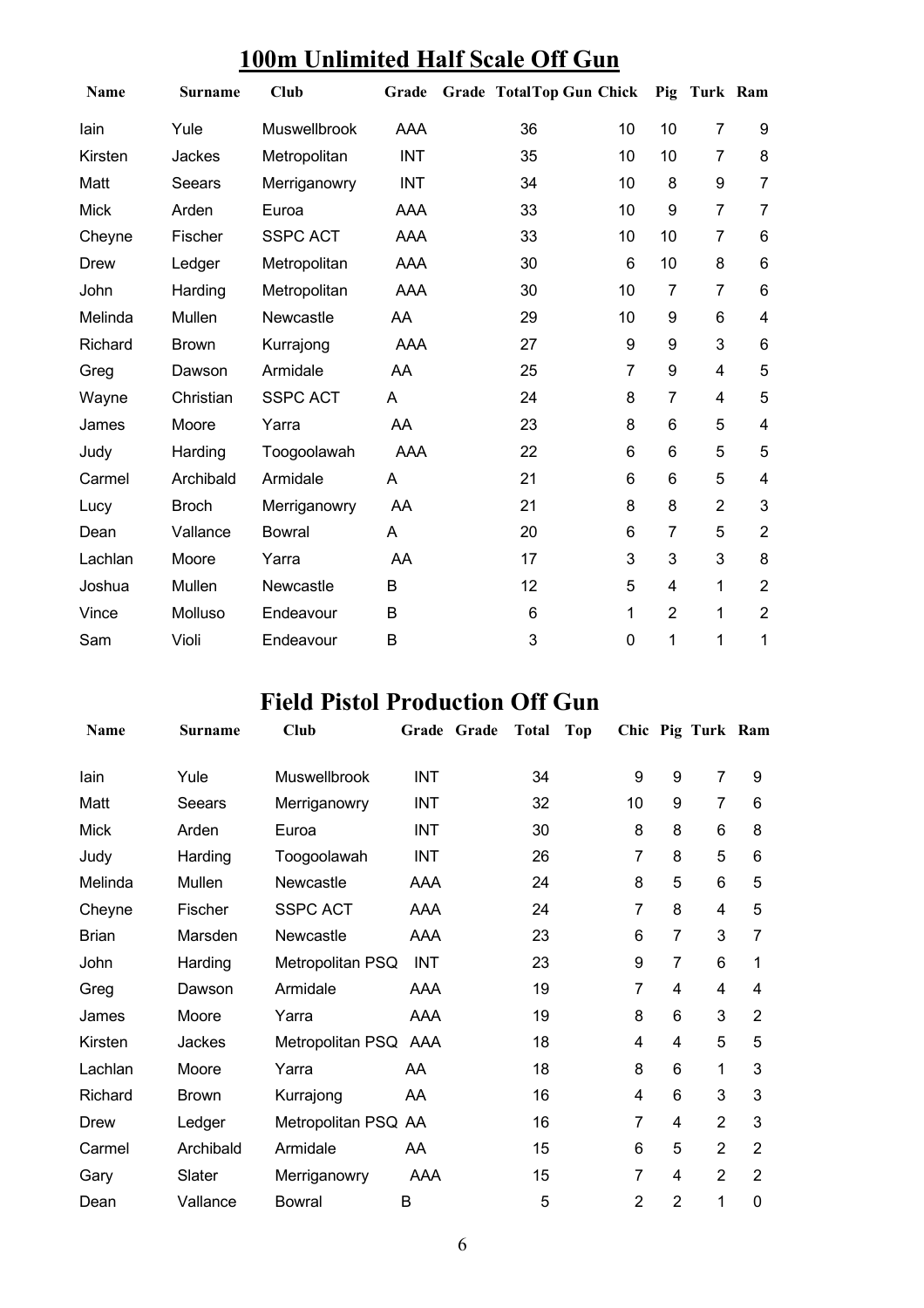| Mark   | Slater | Merriganowry B |  | 2 0 0 2 |  |
|--------|--------|----------------|--|---------|--|
| Joshua | Mullen | Newcastle      |  | 2 0 0 1 |  |

# **Field Pistol Any Sight Off Gun**

| Name         | <b>Surname</b> | <b>Club</b>          |            | Grade Grade | <b>Total</b> | <b>Top</b> |                |                | Chic Pig Turk Ram |                |
|--------------|----------------|----------------------|------------|-------------|--------------|------------|----------------|----------------|-------------------|----------------|
| Matt         | Seears         | Merriganowry         | <b>INT</b> |             | 34           |            | 10             | 10             | 9                 | 5              |
| lain         | Yule           | <b>Muswellbrook</b>  | <b>INT</b> |             | 32           |            | 8              | 10             | 5                 | 9              |
| Keith        | <b>Rigby</b>   | Merriganowry         | AAA        |             | 30           |            | 9              | 8              | 6                 | 7              |
| <b>Mick</b>  | Arden          | Euroa                | AAA        |             | 29           |            | $\overline{7}$ | 8              | 6                 | 8              |
| John         | Harding        | Metropolitan PSQ AAA |            |             | 28           |            | 10             | 7              | 5                 | 6              |
| Kirsten      | Jackes         | Metropolitan PSQ AA  |            |             | 28           |            | 8              | 10             | 4                 | 6              |
| James        | Moore          | Yarra                | AA         |             | 25           |            | 9              | 5              | 5                 | 6              |
| Melinda      | Mullen         | Newcastle            | AAA        |             | 25           |            | 8              | 6              | $\overline{7}$    | $\overline{4}$ |
| Judy         | Harding        | Toogoolawah          | <b>AAA</b> |             | 24           |            | 6              | $\overline{7}$ | 5                 | 6              |
| Greg         | Dawson         | Armidale             | <b>AAA</b> |             | 22           |            | 6              | 9              | 3                 | 4              |
| Gary         | Slater         | Merriganowry         | AA         |             | 22           |            | 9              | 7              | 3                 | 3              |
| <b>Brian</b> | Marsden        | Newcastle            | AAA        |             | 21           |            | 6              | 8              | $\overline{2}$    | 5              |
| Cheyne       | Fischer        | <b>SSPC ACT</b>      | A          |             | 21           |            | 9              | 5              | 4                 | 3              |
| Mark         | Slater         | Merriganowry         | B          |             | 20           |            | 6              | 7              | 5                 | $\overline{2}$ |
| Lachlan      | Moore          | Yarra                | A          |             | 19           |            | 6              | 4              | $\overline{2}$    | 7              |
| Carmel       | Archibald      | Armidale             | AA         |             | 18           |            | 3              | 4              | 5                 | 6              |
| Drew         | Ledger         | Metropolitan PSQ AA  |            |             | 17           |            | 6              | $\overline{7}$ | 1                 | 3              |
| Richard      | <b>Brown</b>   | Kurrajong            | AA         |             | 13           |            | 5              | $\overline{2}$ | $\overline{2}$    | 4              |
| Joshua       | Mullen         | Newcastle            | B          |             | 10           |            | 5              | 3              | 0                 | $\overline{2}$ |
| Dean         | Vallance       | <b>Bowral</b>        | B          |             | 4            |            | 1              | 3              | 0                 | 0              |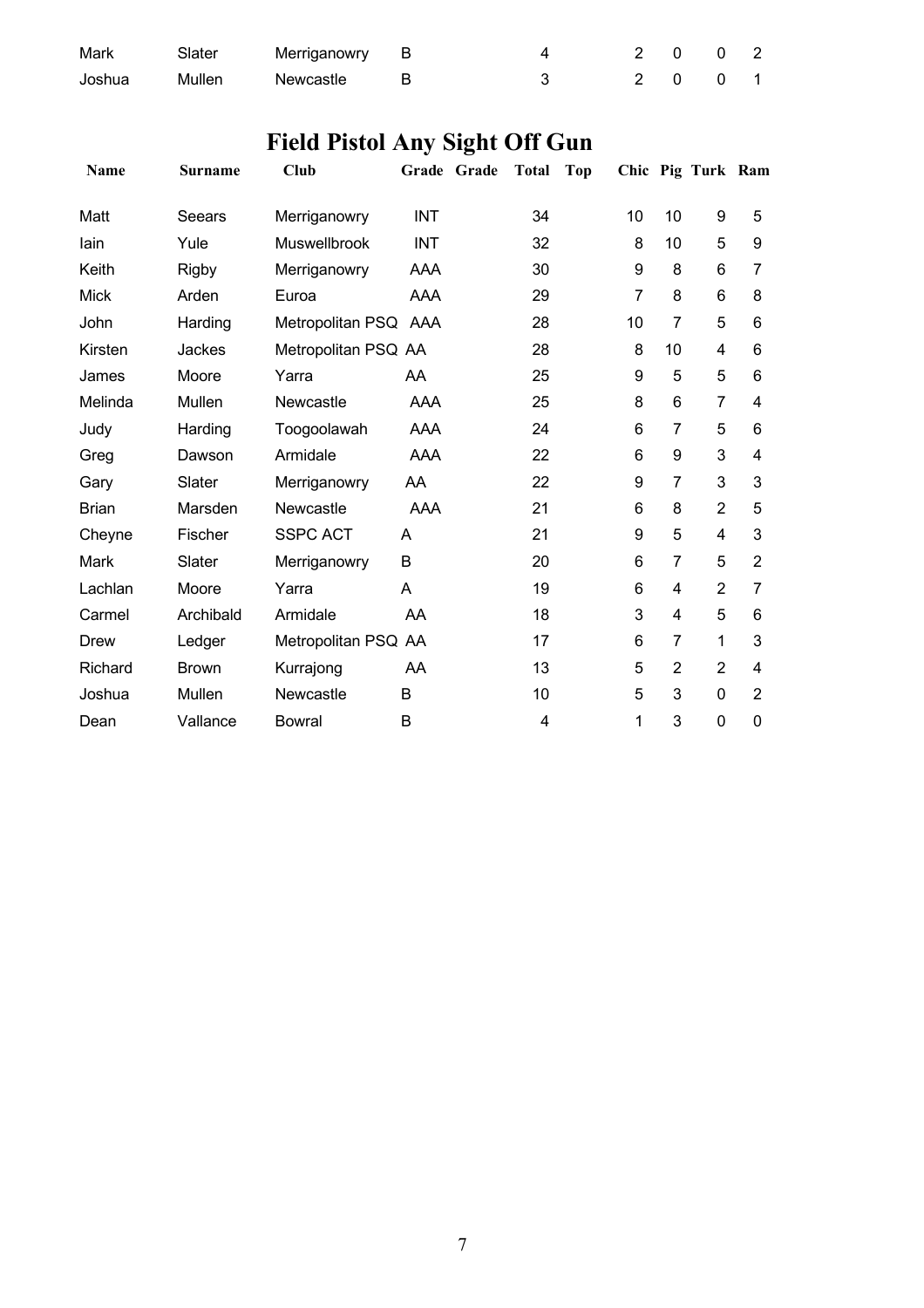### **100m Production**

| Name        |            | <b>Surname</b>   | <b>Club</b>      |                  | Grade Total Shoot Chick |                | Pig                     | Turk Ram                |                |
|-------------|------------|------------------|------------------|------------------|-------------------------|----------------|-------------------------|-------------------------|----------------|
| Grade       | <b>INT</b> |                  |                  |                  |                         |                |                         |                         |                |
| Judy        |            | Harding          | Toogoolawah      | 40               | $\mathbf{1}$            | 10             | 10                      | 10                      | 10             |
| Richard     |            | <b>Brown</b>     | Kurrajong        | 40               | $\overline{2}$          | 10             | 10                      | 10                      | 10             |
| lain        |            | Yule             | Muswellbrook     | 40               | 3                       | 10             | 10                      | 10                      | 10             |
| Cheyne      |            | Fischer          | <b>SSPC ACT</b>  | 40               | $\overline{4}$          | 10             | 10                      | 10                      | 10             |
| Kirsten     |            | Jackes           | Metropolitan PSQ | 39               |                         | 10             | 10                      | 9                       | 10             |
| Matt        |            | Seears           | Merriganowry     | 39               |                         | 10             | 10                      | 10                      | 9              |
| <b>Mick</b> |            | Arden            | Euroa            | 38               |                         | 10             | 10                      | 9                       | 9              |
| John        |            | Harding          | Metropolitan PSQ | 37               |                         | 9              | 9                       | 9                       | 10             |
| Wayne       |            | Christian        | <b>SSPC ACT</b>  | 35               |                         | 10             | 10                      | $\overline{7}$          | 8              |
| Grade       | <b>AAA</b> |                  |                  |                  |                         |                |                         |                         |                |
| Drew        |            | Ledger           | Metropolitan PSQ | 35               |                         | 9              | 10                      | 8                       | 8              |
| Lachlan     |            | Moore            | Yarra            | 35               |                         | 10             | $\boldsymbol{9}$        | 8                       | 8              |
| Greg        |            | Dawson           | Armidale         | 34               |                         | 9              | $\boldsymbol{9}$        | 8                       | 8              |
| Lucy        |            | <b>Broch</b>     | Merriganowry     | 33               |                         | 8              | 10                      | 9                       | 6              |
| Melinda     |            | Mullen           | Newcastle        | 30               |                         | 9              | 10                      | 8                       | 3              |
| James       |            | Moore            | Yarra            | 28               |                         | 10             | 8                       | $\overline{\mathbf{4}}$ | 6              |
| Grade       | AA         |                  |                  |                  |                         |                |                         |                         |                |
| Carmel      |            | Archibald        | Armidale         | 27               |                         | 8              | 8                       | $\overline{\mathbf{4}}$ | $\overline{7}$ |
| Gary        |            | Slater           | Merriganowry     | 26               |                         | 9              | 9                       | 5                       | 3              |
| Sam         |            | Violi            | Endeavour        | $\boldsymbol{9}$ |                         | 3              | 3                       | $\overline{2}$          | 1              |
| Grade       | A          |                  |                  |                  |                         |                |                         |                         |                |
| Vince       |            | Molluso          | Endeavour        | 15               |                         | 5              | 5                       | $\mathbf 1$             | 4              |
| Grade       | B          |                  |                  |                  |                         |                |                         |                         |                |
| Dean        |            | Vallance         | <b>Bowral</b>    | 19               |                         | $\overline{7}$ | 7                       | 3                       | $\overline{2}$ |
| Mark        |            | Slater           | Merriganowry     | 19               |                         | 7              | 8                       | $\overline{2}$          | $\overline{2}$ |
| Joshua      |            | Mullen           | Newcastle        | 15               | 3                       | 5              | $\overline{4}$          | $\overline{2}$          | 4              |
| Peter       |            | Carter           | <b>Bowral</b>    | 15               | $\overline{\mathbf{4}}$ | 5              | $\overline{\mathbf{4}}$ | $\overline{2}$          | 4              |
| Jacki       |            | <b>Bannister</b> | <b>Bowral</b>    | $\overline{7}$   |                         | $\overline{2}$ | 3                       | $\mathbf{1}$            | 1              |

### **100m Revolver**

| <b>Name</b> | <b>Surname</b> | Club             | <b>Grade Total Shoot</b> |    | Chick | Pig | Turk Ram |    |
|-------------|----------------|------------------|--------------------------|----|-------|-----|----------|----|
| Grade       | <b>INT</b>     |                  |                          |    |       |     |          |    |
| Cheyne      | Fischer        | <b>SSPC ACT</b>  |                          | 39 | 10    | 10  | 9        | 10 |
| Matt        | Seears         | Merriganowry     |                          | 38 | 10    | 9   | 9        | 10 |
| lain        | Yule           | Muswellbrook     |                          | 37 | 10    | 10  | 8        | 9  |
| Kirsten     | Jackes         | Metropolitan PSQ |                          | 37 | 10    | 10  | 9        | 8  |
| Judy        | Harding        | Toogoolawah      |                          | 36 | 9     | 10  | 8        | 9  |
| Richard     | <b>Brown</b>   | Kurrajong        |                          | 36 | 10    | 10  | 8        | 8  |
| <b>Mick</b> | Arden          | Euroa            |                          | 36 | 10    | 10  | 9        |    |
| Wayne       | Christian      | <b>SSPC ACT</b>  |                          | 29 | 9     | 5   | 6        | 9  |
| John        | Harding        | Metropolitan PSQ |                          | 28 | 10    | 9   | 4        | 5  |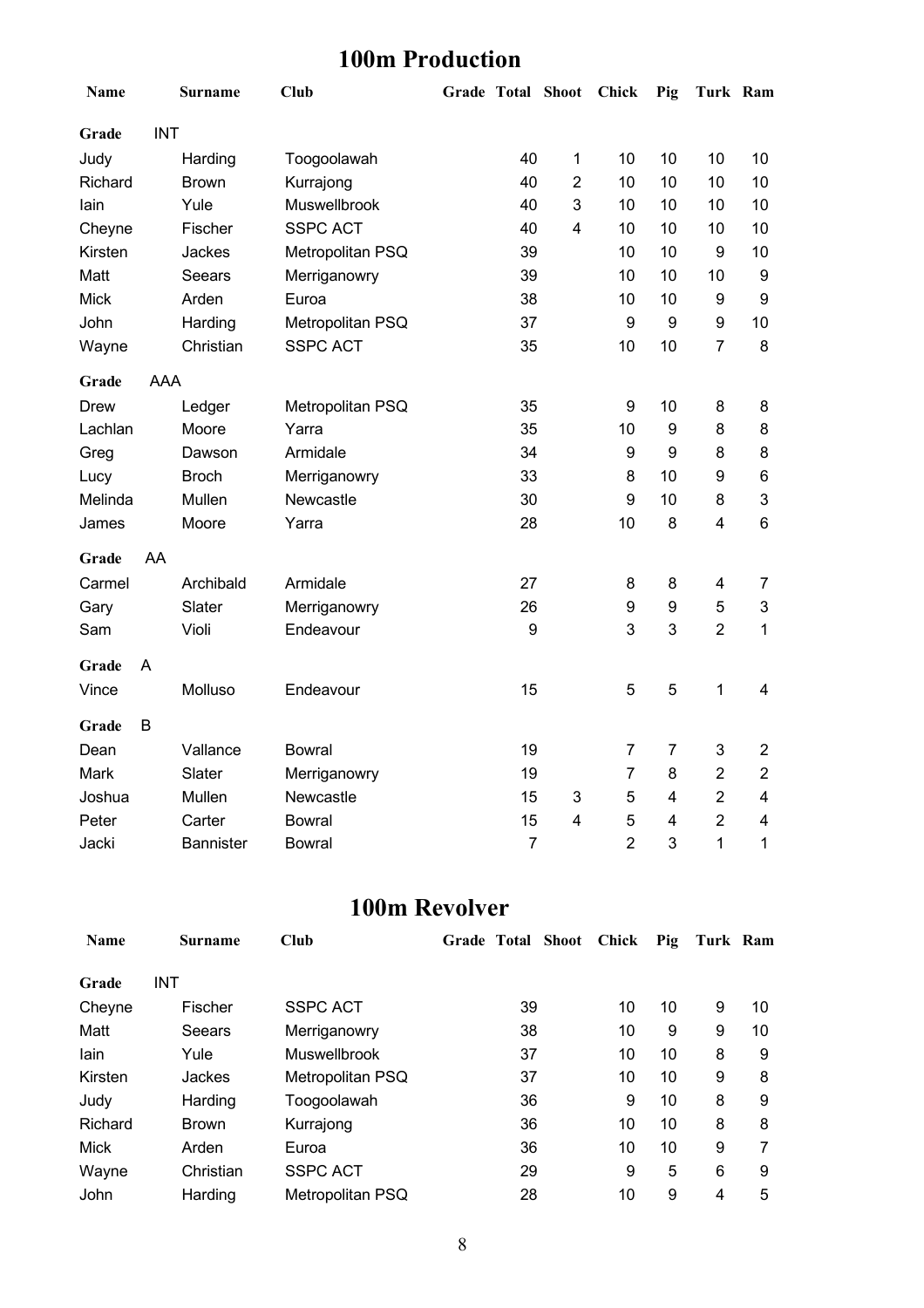| Grade   | AAA |              |                  |    |                |                |                |                         |
|---------|-----|--------------|------------------|----|----------------|----------------|----------------|-------------------------|
| Lucy    |     | <b>Broch</b> | Merriganowry     | 32 | 10             | 5              | $\overline{7}$ | 10                      |
| Drew    |     | Ledger       | Metropolitan PSQ | 31 | 9              | 9              | 6              | $\overline{7}$          |
| Melinda |     | Mullen       | Newcastle        | 23 | 8              | 7              | 3              | 5                       |
| Grade   | AA  |              |                  |    |                |                |                |                         |
| Greg    |     | Dawson       | Armidale         | 29 | 10             | 6              | $\overline{7}$ | 6                       |
| Lachlan |     | Moore        | Yarra            | 27 | 9              | 8              | 5              | $\mathbf 5$             |
| James   |     | Moore        | Yarra            | 26 | 9              | 9              | 4              | $\overline{\mathbf{4}}$ |
| Carmel  |     | Archibald    | Armidale         | 18 | 6              | 4              | 3              | 5                       |
| Sam     |     | Violi        | Endeavour        | 11 | 3              | 4              | $\overline{2}$ | $\overline{2}$          |
| Gary    |     | Slater       | Merriganowry     | 7  | 1              | $\overline{2}$ | $\overline{2}$ | $\overline{2}$          |
| Grade   | A   |              |                  |    |                |                |                |                         |
| Vince   |     | Molluso      | Endeavour        | 1  | $\mathbf 0$    | $\mathbf 0$    | $\mathbf 1$    | $\mathbf 0$             |
| Grade   | B   |              |                  |    |                |                |                |                         |
| Peter   |     | Carter       | <b>Bowral</b>    | 17 | 5              | 4              | 6              | $\overline{2}$          |
| Joshua  |     | Mullen       | Newcastle        | 15 | 4              | $\overline{2}$ | $\overline{2}$ | 7                       |
| Mark    |     | Slater       | Merriganowry     | 14 | 1              | 8              | 3              | $\overline{2}$          |
| Dean    |     | Vallance     | Bowral           | 8  | $\overline{2}$ | 4              | $\mathbf 0$    | $\overline{2}$          |

# **100m Standing**

| <b>Name</b>  |            | <b>Surname</b> | Club                | Grade Total Shoot |    | Chick          | Pig            | Turk Ram       |                |
|--------------|------------|----------------|---------------------|-------------------|----|----------------|----------------|----------------|----------------|
| Grade        | <b>INT</b> |                |                     |                   |    |                |                |                |                |
| Melinda      |            | Mullen         | Newcastle           |                   | 27 | 9              | 9              | 4              | 5              |
| Matt         |            | Seears         | Merriganowry        |                   | 26 | 9              | $\overline{7}$ | 5              | 5              |
| lain         |            | Yule           | <b>Muswellbrook</b> |                   | 25 | 7              | 8              | 5              | 5              |
| <b>Bruce</b> |            | Dunbar         | Merriganowry        |                   | 24 | 8              | 6              | 4              | $\,6$          |
| Judy         |            | Harding        | Toogoolawah         |                   | 24 | 8              | 6              | 5              | 5              |
| John         |            | Harding        | Metropolitan PSQ    |                   | 23 | 8              | 5              | 5              | 5              |
| Grade        | AAA        |                |                     |                   |    |                |                |                |                |
| <b>Mick</b>  |            | Arden          | Euroa               |                   | 23 | 8              | 7              | 5              | $\mathbf{3}$   |
| Lachlan      |            | Moore          | Yarra               |                   | 21 | 6              | 5              | 5              | 5              |
| <b>Kirk</b>  |            | Murray         | Merriganowry        |                   | 20 | $\overline{7}$ | 4              | 4              | $\mathbf 5$    |
| Kirsten      |            | Jackes         | Metropolitan PSQ    |                   | 19 | 8              | 4              | 4              | $\mathbf{3}$   |
| Wayne        |            | Christian      | <b>SSPC ACT</b>     |                   | 17 | 5              | 8              | 1              | 3              |
| Lucy         |            | <b>Broch</b>   | Merriganowry        |                   | 15 | 4              | 4              | 4              | $\mathbf{3}$   |
| Greg         |            | Dawson         | Armidale            |                   | 14 | 5              | 4              | 3              | $\overline{2}$ |
| Grade        | AA         |                |                     |                   |    |                |                |                |                |
| James        |            | Moore          | Yarra               |                   | 22 | 9              | 5              | 3              | 5              |
| Cheyne       |            | Fischer        | <b>SSPC ACT</b>     |                   | 18 | 5              | 4              | 6              | $\mathbf{3}$   |
| Richard      |            | <b>Brown</b>   | Kurrajong           |                   | 17 | 4              | 6              | $\overline{2}$ | 5              |
| Drew         |            | Ledger         | Metropolitan PSQ    |                   | 12 | 6              | 3              | $\overline{2}$ | 1              |
| Sam          |            | Violi          | Endeavour           |                   | 11 | 6              | 4              | $\pmb{0}$      | 1              |
| Carmel       |            | Archibald      | Armidale            |                   | 10 | $\overline{2}$ | 5              | $\overline{2}$ | 1              |
| Gary         |            | Slater         | Merriganowry        |                   | 9  | 4              | $\overline{2}$ | $\overline{2}$ | 1              |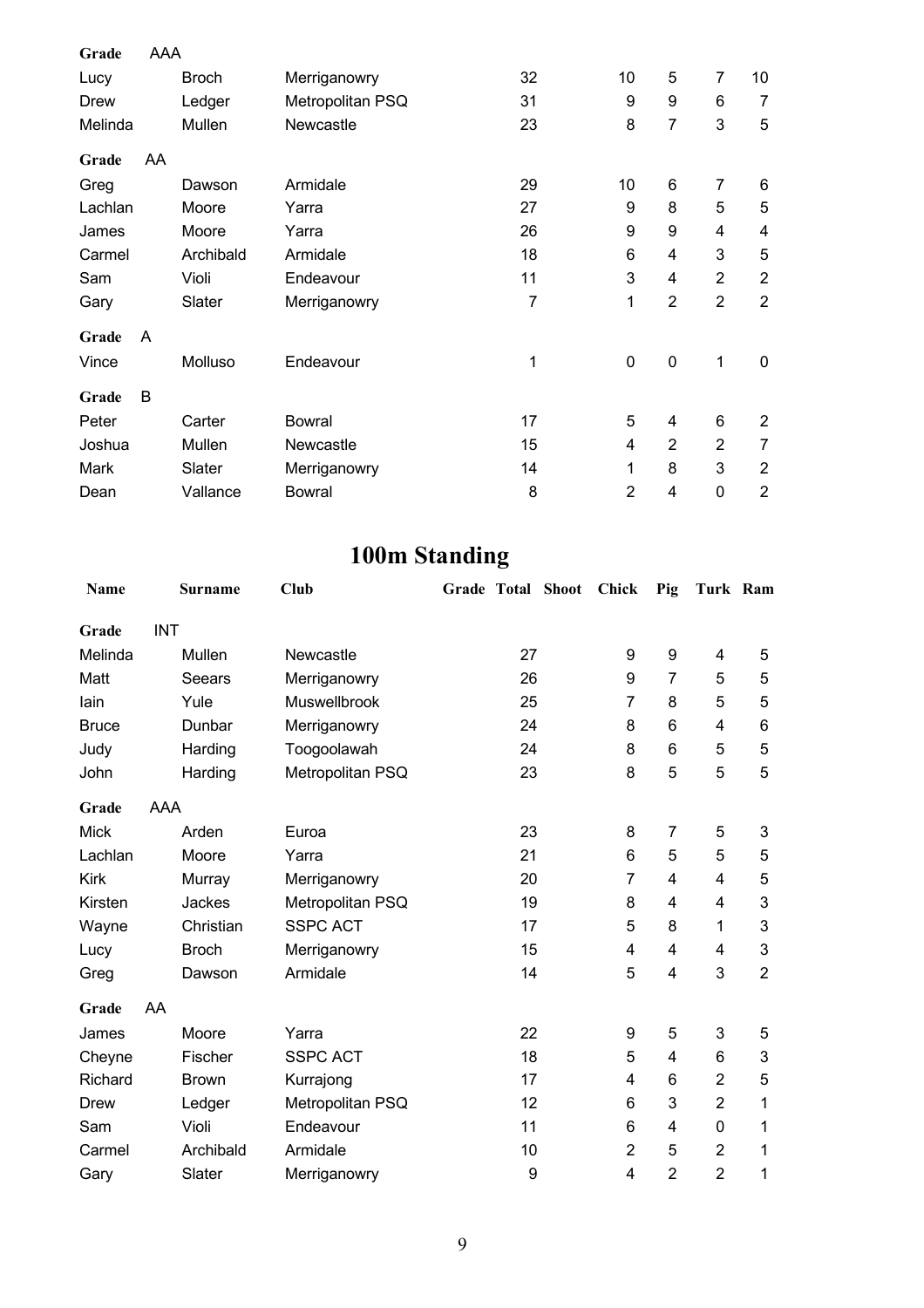| Grade<br>A<br>Vince<br>Peter          | Molluso<br>Carter                    | Endeavour<br>Bowral                 | 10<br>8 | 4<br>4 | 3<br>0      | 0      | 2<br>4                 |
|---------------------------------------|--------------------------------------|-------------------------------------|---------|--------|-------------|--------|------------------------|
| Grade<br>В<br>Mark<br>Joshua<br>Jacki | Slater<br>Mullen<br><b>Bannister</b> | Merriganowry<br>Newcastle<br>Bowral | 11<br>8 | 5<br>3 | 4<br>3<br>3 | 2<br>0 | $\mathbf{0}$<br>2<br>2 |

### **100m Unlimited Half Scale**

| Name        | <b>Surname</b> | <b>Club</b>     | <b>Grade Total Shoot</b> | <b>Chick</b> | Pig            | Turk Ram       |                           |
|-------------|----------------|-----------------|--------------------------|--------------|----------------|----------------|---------------------------|
| Grade       | <b>INT</b>     |                 |                          |              |                |                |                           |
| Kirsten     | Jackes         | Metropolitan    | 35                       | 10           | 10             | $\overline{7}$ | 8                         |
| Matt        | Seears         | Merriganowry    | 34                       | 10           | 8              | 9              | $\overline{7}$            |
| Grade       | AAA            |                 |                          |              |                |                |                           |
| lain        | Yule           | Muswellbrook    | 36                       | 10           | 10             | $\overline{7}$ | 9                         |
| <b>Mick</b> | Arden          | Euroa           | 33                       | 10           | 9              | $\overline{7}$ | $\overline{7}$            |
| Cheyne      | Fischer        | <b>SSPC ACT</b> | 33                       | 10           | 10             | $\overline{7}$ | 6                         |
| <b>Drew</b> | Ledger         | Metropolitan    | 30                       | 6            | 10             | 8              | $\,6\,$                   |
| John        | Harding        | Metropolitan    | 30                       | 10           | $\overline{7}$ | 7              | $\,6$                     |
| Richard     | <b>Brown</b>   | Kurrajong       | 27                       | 9            | 9              | 3              | $\,6$                     |
| Judy        | Harding        | Toogoolawah     | 22                       | 6            | 6              | 5              | 5                         |
| Grade       | AA             |                 |                          |              |                |                |                           |
| Melinda     | Mullen         | Newcastle       | 29                       | 10           | 9              | 6              | 4                         |
| Greg        | Dawson         | Armidale        | 25                       | 7            | 9              | 4              | 5                         |
| James       | Moore          | Yarra           | 23                       | 8            | 6              | 5              | $\overline{\mathbf{4}}$   |
| Lucy        | <b>Broch</b>   | Merriganowry    | 21                       | 8            | 8              | $\overline{2}$ | $\ensuremath{\mathsf{3}}$ |
| Lachlan     | Moore          | Yarra           | 17                       | 3            | 3              | 3              | 8                         |
| Grade       | $\overline{A}$ |                 |                          |              |                |                |                           |
| Wayne       | Christian      | <b>SSPC ACT</b> | 24                       | 8            | 7              | 4              | 5                         |
| Carmel      | Archibald      | Armidale        | 21                       | 6            | 6              | 5              | $\overline{\mathbf{4}}$   |
| Dean        | Vallance       | <b>Bowral</b>   | 20                       | $\,6$        | $\overline{7}$ | 5              | $\overline{2}$            |
| Grade       | B              |                 |                          |              |                |                |                           |
| Joshua      | Mullen         | Newcastle       | 12                       | 5            | 4              | 1              | $\overline{c}$            |
| Vince       | Molluso        | Endeavour       | 6                        | 1            | $\overline{2}$ | 1              | $\overline{c}$            |
| Sam         | Violi          | Endeavour       | 3                        | $\mathbf 0$  | 1              | 1              | 1                         |

### **Field Pistol Production**

| <b>Name</b> | <b>Surname</b> | Club             |        | Grade Total Shoot Chick |    | Pig | Turk Ram |   |
|-------------|----------------|------------------|--------|-------------------------|----|-----|----------|---|
| Grade       | INT            |                  |        |                         |    |     |          |   |
| lain        | Yule           | Muswellbrook     |        | 34                      | 9  | 9   |          | 9 |
| Matt        | Seears         | Merriganowry     |        | 32                      | 10 | 9   |          | 6 |
| <b>Mick</b> | Arden          | Euroa            |        | 30                      | 8  | 8   | 6        | 8 |
| Judy        | Harding        | Toogoolawah      |        | 26                      |    | 8   | 5        | 6 |
| John        | Harding        | Metropolitan PSQ | $\sim$ | 23                      | 9  |     | 6        |   |